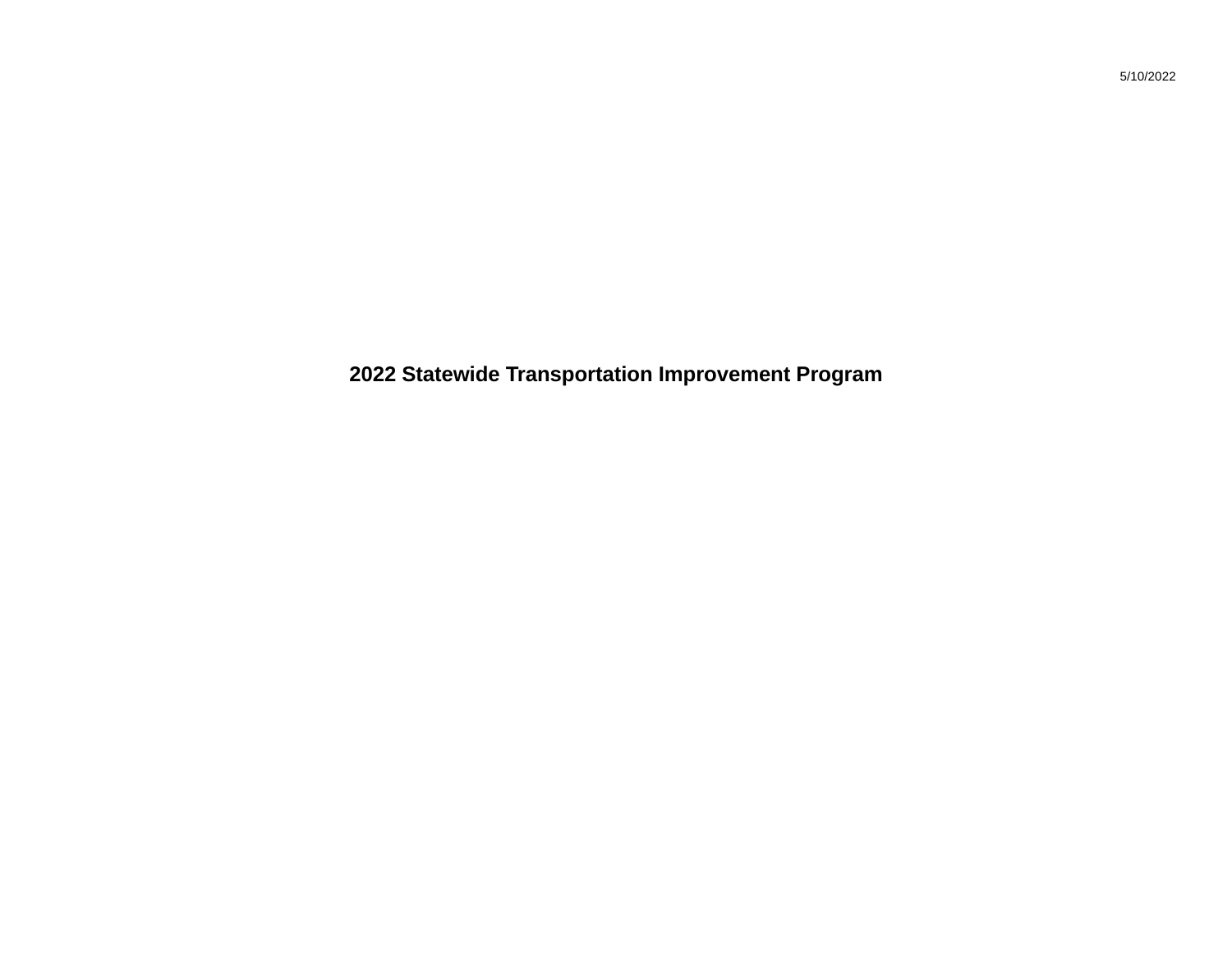## **MPO 27 / DMATS**

## DEMO

| <b>Project ID</b>                           | <b>Project Number</b>                                                                                 | <b>Approval Level</b> |                    | 2022        | 2023 | 2024 | 2025 | <b>Totals</b> |  |  |  |  |
|---------------------------------------------|-------------------------------------------------------------------------------------------------------|-----------------------|--------------------|-------------|------|------|------|---------------|--|--|--|--|
| <b>Sponsor</b>                              | Location                                                                                              | <b>Letting Date</b>   |                    |             |      |      |      |               |  |  |  |  |
| <b>STIP ID</b>                              | <b>Work Codes</b>                                                                                     |                       |                    |             |      |      |      |               |  |  |  |  |
| 40123                                       | HDP-C031(110)--6B-31                                                                                  | Submitted             | Total              | \$5,789,023 |      |      |      | \$5,789,023   |  |  |  |  |
| Dubuque County                              | Improvements to Northwest Arterial/D10/S John Deere                                                   | 4/19/2022             | <b>Federal Aid</b> | \$5,452,023 |      |      |      | \$5,452,023   |  |  |  |  |
| 22009                                       | Road                                                                                                  |                       | Regional           | \$337,000   |      |      |      | \$337,000     |  |  |  |  |
|                                             | Grade and Pave, Traffic Signals, Right of Way, Outside<br>Services Engineering, Ped/Bike Grade & Pave |                       | Swap               | \$337,000   |      |      |      | \$337,000     |  |  |  |  |
| DOT Note: Project received 2019 BUILD award |                                                                                                       |                       |                    |             |      |      |      |               |  |  |  |  |

SWAP-STBG

| <b>Project ID</b> | <b>Project Number</b>                                                         | <b>Approval Level</b> |                    | 2022        | 2023 | 2024 | 2025 | <b>Totals</b> |
|-------------------|-------------------------------------------------------------------------------|-----------------------|--------------------|-------------|------|------|------|---------------|
| <b>Sponsor</b>    | Location                                                                      | <b>Letting Date</b>   |                    |             |      |      |      |               |
| <b>STIP ID</b>    | <b>Work Codes</b>                                                             |                       |                    |             |      |      |      |               |
| 45235             | STBG-SWAP-2100(702)--SG-31                                                    | Submitted             | <b>Total</b>       | \$8,580,000 |      |      |      | \$8,580,000   |
| Dubuque           | In the city of Dubuque, On Northwest Arterial, from US 20 N $\vert$ 4/19/2022 |                       | <b>Federal Aid</b> |             |      |      |      |               |
|                   | to John F Kennedy Rd                                                          |                       | Regional           | \$4,831,420 |      |      |      | \$4,831,420   |
|                   | Pave, Outside Services Engineering                                            |                       | Swap               | \$4,831,420 |      |      |      | \$4,831,420   |